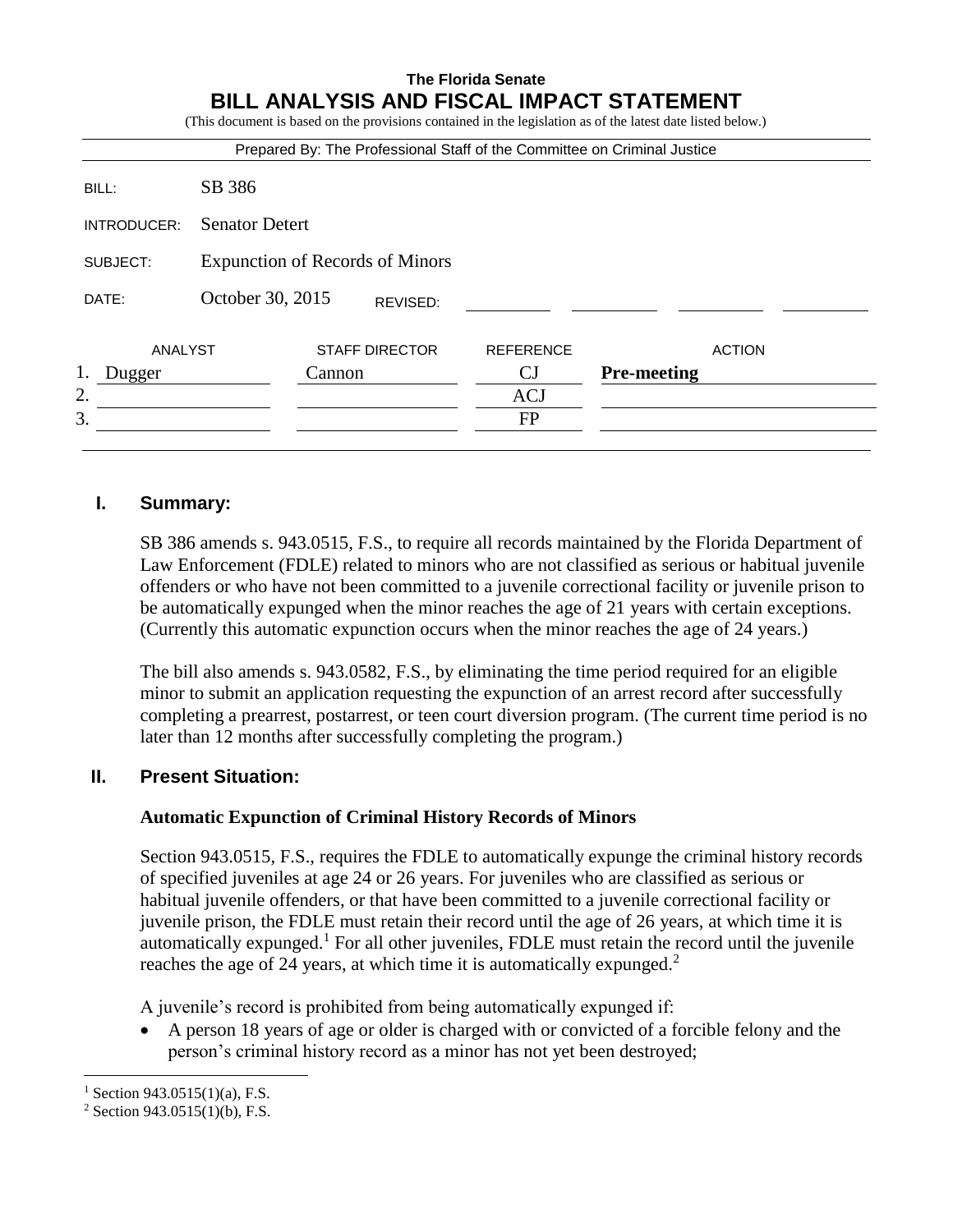- At any time, a minor is adjudicated as an adult for a forcible felony; or
- The record relates to a minor who was adjudicated delinquent for a violation committed on or after July 1, 2007, as provided in s. 943.0435(1)(a)1.d., F.S.<sup>3,4</sup>

In these three instances, the person's record as a minor must be merged with and retained as part of their adult record.<sup>5</sup>

#### **Juvenile Diversion Expunction**

Youth who successfully complete a prearrest, postarrest, or teen court diversion program after being arrested for a nonviolent misdemeanor are eligible to have their arrest expunged, providing they have no other past criminal history.<sup>6</sup> A nonviolent misdemeanor includes simple assault or battery when the expunction process is approved in writing by the local state attorney. A domestic violence arrest is not eligible for expunction. Receiving a juvenile diversion expunction does not prohibit a youth from requesting a regular sealing or expunction under s. 943.0585 or s. 943.059, F.S., if he or she is otherwise eligible.<sup>7</sup>

The expunged arrest record is available to criminal justice agencies<sup>8</sup> only under certain enumerated circumstances, such as when it is needed to determine eligibility for the diversion program, when a youth is seeking criminal justice employment, or when it is needed for a criminal investigation. Local criminal justice agency records are treated as if they have been sealed (only available to limited entities for limited purposes<sup>9</sup>).

The FDLE is required to expunge the nonjudicial arrest record of a successful participant in a prearrest, postarrest, or teen court diversion program if the youth does the following: submits a timely filed application signed by the parents or by the minor if he or she is of age by then; submits a statement by the state attorney that the youth has successfully completed a prearrest or postarrest diversion program that was limited to minors arrested for a nonviolent misdemeanor (excluding domestic violence) who have not otherwise been charged with or found to have committed any criminal offense; participates in a diversion program that allows an expunction to occur; and provides that he or she has not been charged with or found to have committed a prior criminal offense.<sup>10</sup> The application must be submitted no later than 12 months after completion of the diversion program.

 $\overline{a}$ 

<sup>3</sup> Sections 943.0515(2) and (3), F.S.

<sup>4</sup> Section 943.0435, F.S., defines a "sexual offender" and proscribes when a sexual offender is required to register with FDLE.

<sup>5</sup> See *supra* note 3*.*

<sup>6</sup> Section 943.0582, F.S.

<sup>7</sup> *Id.*

<sup>8</sup> Section 943.045(11), F.S., defines a criminal justice agency as follows: a court; the FDLE; the Department of Juvenile Justice (DJJ); the protective investigations component of the Department of Children and Families (DCF), which investigates the crimes of abuse and neglect; or any other governmental agency or subunit thereof that performs the administration of criminal justice pursuant to a statute or rule of court and that allocates a substantial part of its annual budget to the administration of criminal justice.

 $9$  See s. 943.059(4), F.S.

 $10$  Section 943.0582(3), F.S.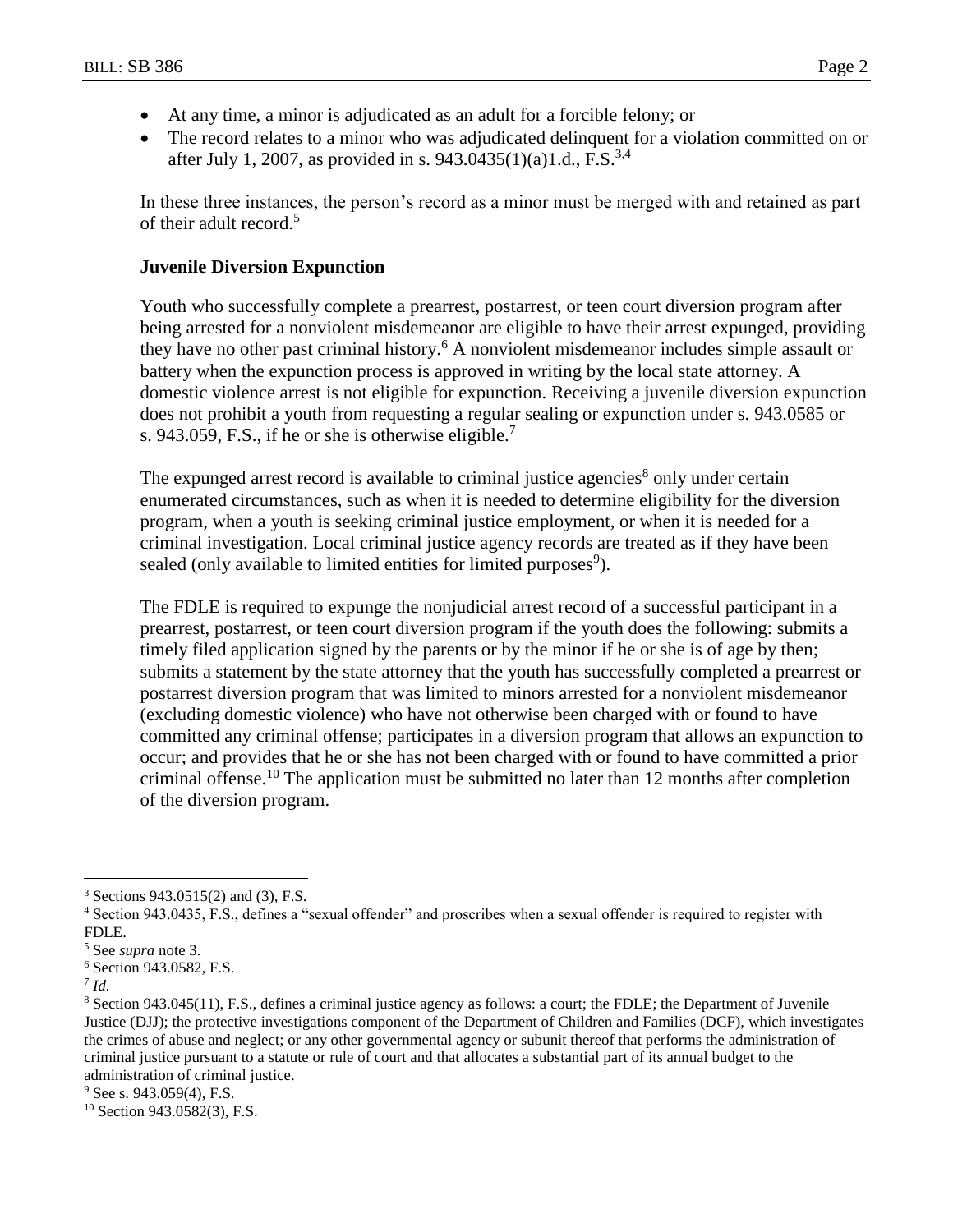The FDLE is authorized to charge a \$75 processing fee for each juvenile diversion expunction request, but the executive director can waive the fee.<sup>11</sup>

## **III. Effect of Proposed Changes:**

### **Automatic Expunction of Criminal History Records of Minors**

The bill amends s. 943.0515, F.S., to require all records maintained by the FDLE related to minors who are not classified as serious or habitual juvenile offenders or who have not been committed to a juvenile correctional facility or juvenile prison to be automatically expunged when the minor reaches the age of 21 years, so long as one of the following exceptions does not apply:

- A person 18 years of age or older is charged with or convicted of a forcible felony and the person's criminal history record as a minor has not yet been destroyed;
- At any time, a minor is adjudicated as an adult for a forcible felony; or
- The record relates to a minor who was adjudicated delinquent for a violation committed on or after July 1, 2007, as provided in s. 943.0435(1)(a)1.d., F.S.<sup>12</sup>

The automatic expunction of records related to juveniles who are classified as serious or habitual juvenile offenders or who have been committed to a juvenile correctional facility or juvenile prison remains at 26 years of age.

### **Juvenile Diversion Expunction**

The bill also amends s. 943.0582, F.S., by eliminating the current time period required for an eligible minor to submit an application requesting an expunction of an arrest record after successfully completing a prearrest, postarrest, or teen court diversion program. (The statute currently requires a minor to submit an application no later than 12 months after successfully completing the program.)

The bill takes effect July 1, 2016.

### **IV. Constitutional Issues:**

A. Municipality/County Mandates Restrictions:

None.

B. Public Records/Open Meetings Issues:

None.

C. Trust Funds Restrictions:

None.

 $\overline{a}$ 

 $11$  Section 943.0582(4), F.S.

<sup>12</sup> See *supra* note 4.